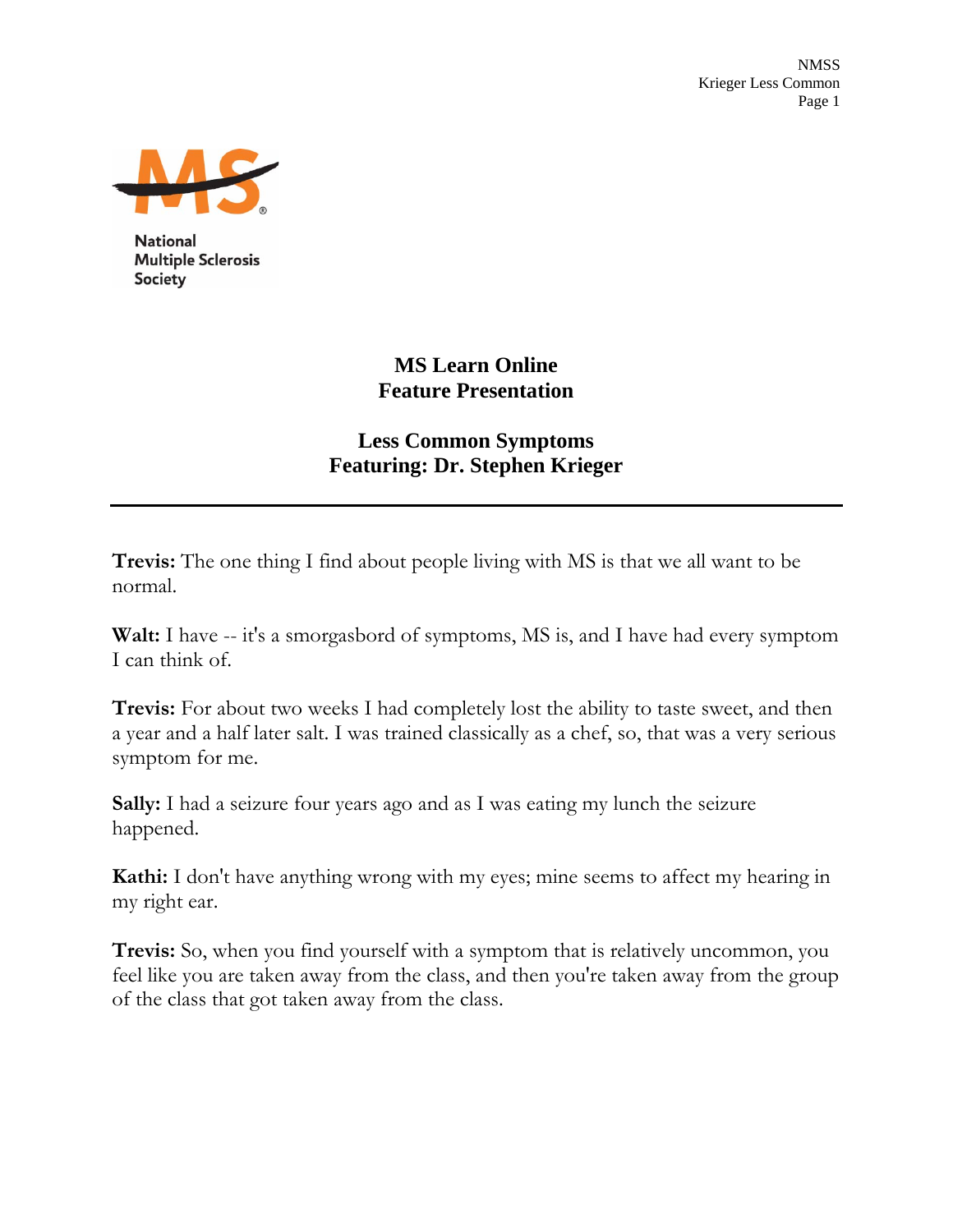**>>Kate Milliken:** For those of us who live with MS, we may all be too familiar with common symptoms, such as fatigue, spasticity and numbness. However, there are less common symptoms that people with MS may also be experiencing.

Hi, I'm Kate Milliken, and welcome to MS Learn Online. To discuss some of these uncommon symptoms, we have Dr. Stephen Krieger. Dr. Krieger is a neurologist at the Corinne Goldsmith Dickinson Center for MS, and an assistant professor at the Mount Sinai Medical Center, both in New York City. Welcome to MS Learn Online, Dr. Krieger.

#### **>>Dr. Stephen Krieger:** Thank you.

**>>Kate Milliken:** So, I'm kind of interested, I certainly am aware of symptoms that I have heard about that would be considered uncommon. I'd love to throw a couple out at you and see your response. I have heard that there are speech disorders in MS.

**>>Dr. Stephen Krieger:** So, speech disorders in MS are somewhat uncommon, as I think all of these things we're going to discuss will be. When we think about speech problems in MS, they are usually problems with speech articulation. Slurred speech, problems with getting words out. Sometimes this can sound like a stutter, for instance, or sometimes it can sound like someone who is intoxicated when they're not. Rarely, very rarely in MS are there speech problems, such as difficulty with wordfinding, what we call aphasia. The speech problems that we see in MS at times are dysarthria, which is the difficulty in enunciating or articulating. This can be profound in a very rare minority of cases. Sometimes it's quite subtle and often the patient might not even be aware of it. But if speech problems begin to develop, we certainly would want to know about that, and that would need to be pursued.

**>>Kate Milliken:** Swallowing problems.

**>>Dr. Stephen Krieger:** Swallowing problems and speech difficulties in MS go together. Sometimes if MS has caused weakness or incoordination of the muscles of the face and throat, it can be difficult to get food going down the right pipe and swallow effectively. Often, speech problems from MS and swallowing problems from MS go together, because it's the same muscles that are responsible for producing speech and for handling fluids and food and swallowing them carefully. This can be a real concern in severe MS, where problems with swallowing can cause dysphagia, where the food goes down the wrong pipe and can get into the lung causing what's called an aspiration pneumonia. This is unusual, it's only -- occurs -- or it occurs most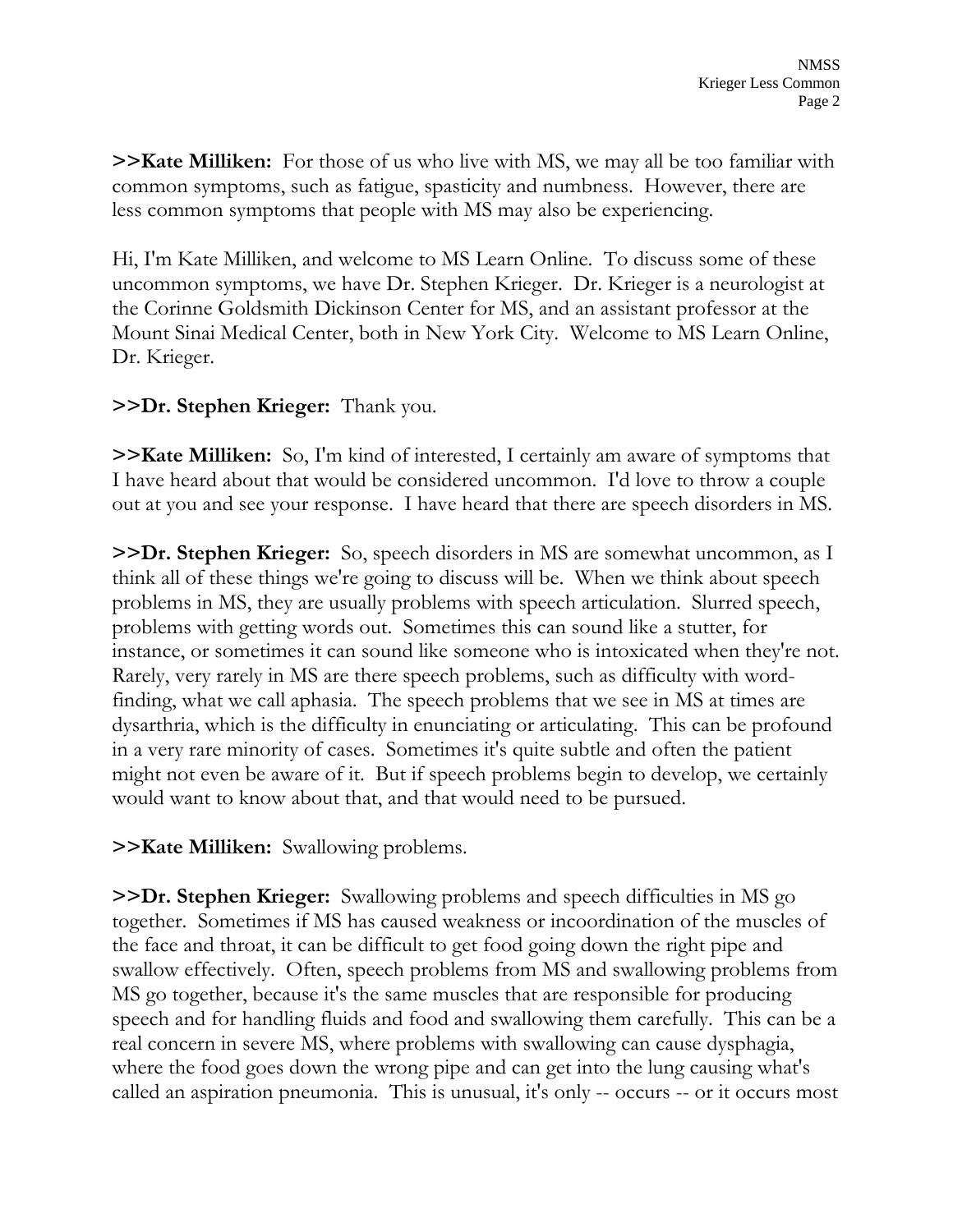often in very severe and longstanding cases of MS, but it is something that we have to stay vigilant about.

**>>Kate Milliken:** What about headaches?

**>>Dr. Stephen Krieger:** Headaches are extremely common in the general population, and headaches are perhaps even more common in young people, and more common in women than in men. Basically, more common in the people who get MS and who have MS. So, it is very difficult to attribute headaches to multiple sclerosis. And what I generally tell my patients is that they may have MS and headaches. Headaches, themselves, can take a lot of different forms, as we all know - tension headaches, migraine headaches, and many other types. And headache in MS or irrespective of MS needs to be taken seriously and managed, and there are many different medications and techniques that can be helpful for both stopping a headache and preventing them if they happen commonly.

One way that MS can cause not headache precisely, but facial pain, is in something called trigeminal neuralgia. Trigeminal neuralgia is a situation where patients can experience very severe, shooting pain in and around the face and head, and this can occur both in MS and not in MS. It's not precisely a headache, but it is something that as neurologists we see and can certainly treat for patients who have MS.

## **>>Kate Milliken:** What about hearing loss?

**>>Dr. Stephen Krieger:** Hearing loss is felt to be very uncommon in multiple sclerosis. There is a literature on subtle hearing changes in MS, but what I would tell you is if a patient describes to me that they have significant hearing loss, that always makes me question the diagnosis of MS. There are conditions that can seem like MS and involve hearing loss that require a detailed workup, but it's one of those red flags that neurologists think about as something that might reflect a different disease process.

That said, there are many reasons for hearing loss, and so patients who have MS may also get hearing loss for a variety of other reasons -- sinuses, etc. But it is something that we would need to do a bit of a workup for and not simply ascribe it to MS without pursuing it further.

## **>>Kate Milliken:** Seizures?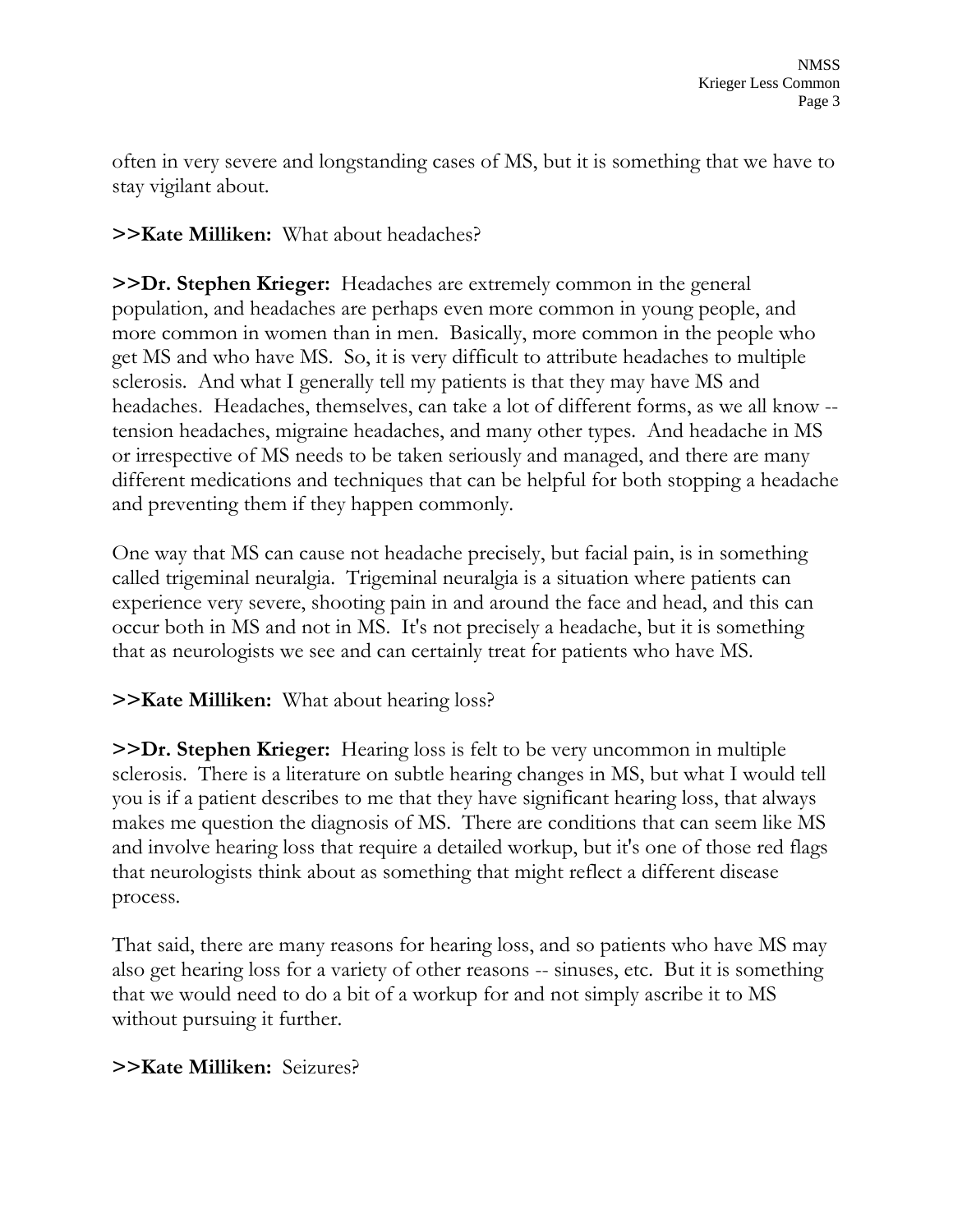**>>Dr. Stephen Krieger:** So, seizures are uncommon in the general population and uncommon in MS, but slightly more common in MS than in the general population. I think that seizures happen only a couple of times out of 100 in multiple sclerosis. So, the vast majority of people with MS live their lives seizure-free. Seizures themselves take many forms from the generalized convulsions that we think of when we think of seizures, to much more subtle and mild events that are still seizure in nature.

Because MS is a disease that affects the brain, lesions can potentially irritate parts of the brain and give rise to seizures, and seizures in MS are treated just like seizures without MS with anticonvulsant medications, which can do a wonderful job at getting people to be seizure-free or nearly seizure-free.

**>>Kate Milliken:** And breathing problems?

**>>Dr. Stephen Krieger:** So, breathing problems are very unusual in MS, especially in relapsing-remitting or early multiple sclerosis. But like trouble with speaking, dysarthria, or trouble with swallowing, dysphagia, breathing problems can occur in advanced and serious cases of MS, where the muscles that are involved in breathing and respiration, like the muscles that are involved in speaking and swallowing, can be affected. But it is quite unusual.

An MS sensory symptom, the "MS hug," where patients describe a squeezing, constricting feeling, can sometimes occur around the chest and thorax. And in those situations, patients may feel that they have difficulty getting a deep breath, because they feel a tight, squeezing feeling. But I think this is more of a sensory phenomenon in multiple sclerosis rather than a true difficulty with breathing and respiration.

**>>Kate Milliken:** Can you talk a little bit about why there are so many symptoms and all these different ones, some common, some not, and whether there is any way of knowing the frequency of how these symptoms happen?

**>>Dr. Stephen Krieger:** Well, MS is an incredibly varied disease, and as everyone who is watching this knows, no two patients with MS have exactly the same story. That can make it frustrating in a sense, because it's hard to know for a given patient what to expect or what their MS is going to be like. And it makes it challenging for the neurologist and for the physicians to know what is being caused by MS and what isn't. So, the common symptoms are common, and those are ones that we all recognize are likely due to MS.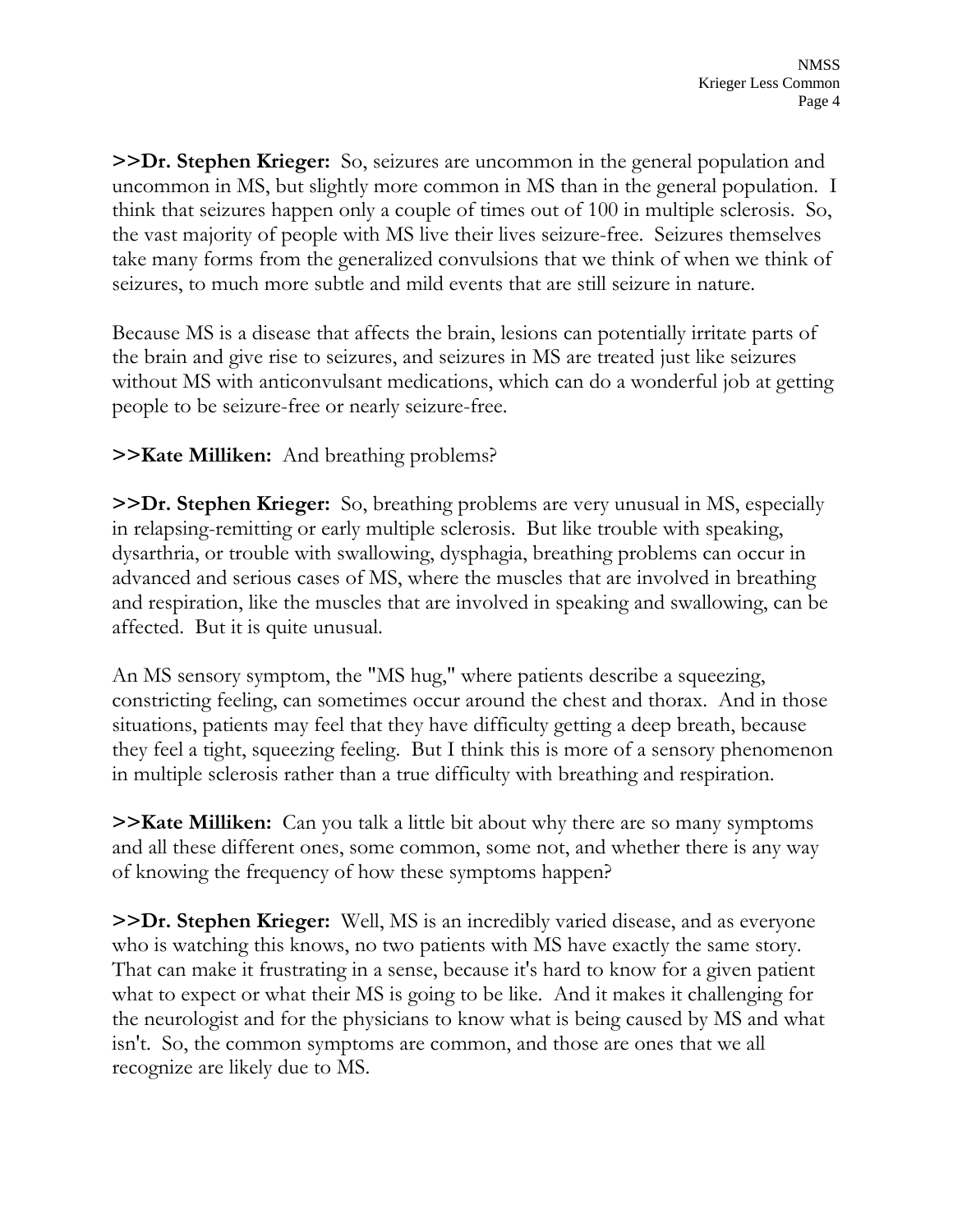But I think it is important for physicians to be aware of and vigilant about making sure that if someone presents with an uncommon symptom that it gets properly pursued, that it's not just written off as being part of multiple sclerosis. I often tell healthcare professionals, as we get better and better at taking care of people with MS, they are going to live longer and more normal lives, and therefore they are going to come down with things that affect everybody else. And we have to be careful not to just say, "It's your MS." So, that is something that's important.

It's important that patients talk to their doctors about the symptoms that they are experiencing and work with them to get to the bottom of them.

**>>Kate Milliken:** Well, that's what I was going to say. On the flip side, if a patient is having a symptom that could be MS or could not be MS, how do they know that it's MS related?

**>>Dr. Stephen Krieger:** Well, I think that, although we like to partner with our patients and work with them in a collaborative way, I think the burden of figuring out what is MS and what isn't MS shouldn't be on the shoulders of the patient. I think that needs to be on the shoulders of their doctors. I think what the patients need to know is that they are to feel very free to talk to their physicians and their neurologists and their nurse practitioners about the symptoms that they're having to give them the information they need to figure it out. They can sometimes be quite challenging. But I think that if a patient is experiencing something that seems unusual or different, particularly if it lasts for more than a day, they should call up somebody who is taking care of them and discuss it, and see if it gets up their concern.

But figuring out what is MS related and what is not MS related is a bit of a challenge. Thankfully, we have both the ability to examine patients and look at them neurologically and see if the symptom is causing something that we can recognize. And also workups including diagnostic imaging, like MRIs, and MRIs, although not perfect, can often show us if there are changes that MS is causing that are giving rise to particular symptoms. And so frequently, if someone is experiencing a new symptom, they may merit getting a new MRI, to see if the MS is causing it.

**>>Kate Milliken:** Dr. Krieger, thank you so much.

**>>Dr. Stephen Krieger:** My pleasure.